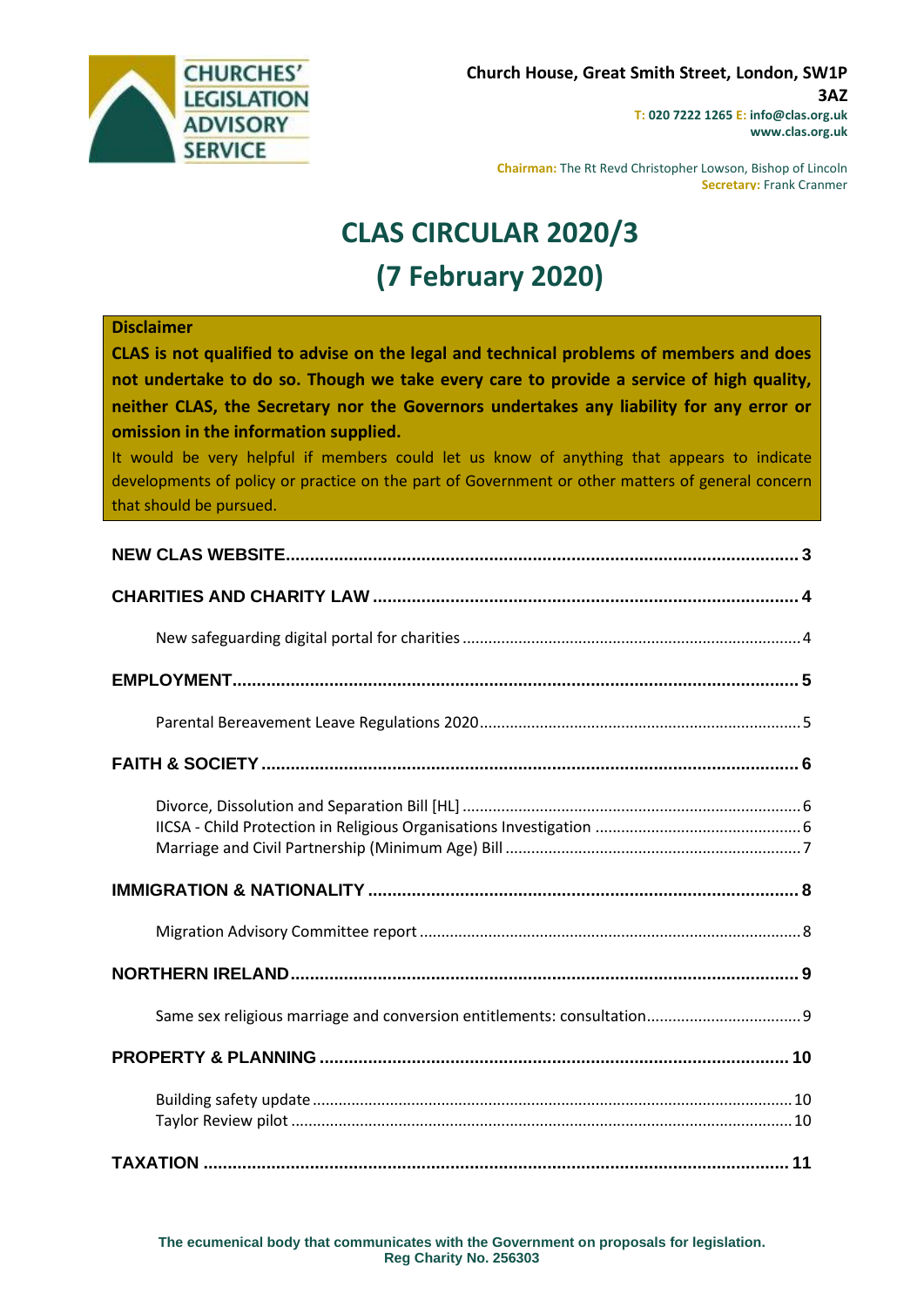| <b>Churches' Legislation Advisory Service</b>                                      | <b>Circular 2020/3</b> |
|------------------------------------------------------------------------------------|------------------------|
|                                                                                    |                        |
|                                                                                    |                        |
|                                                                                    |                        |
|                                                                                    |                        |
| Welsh Government: increasing the minimum notice period for a no-fault eviction  13 |                        |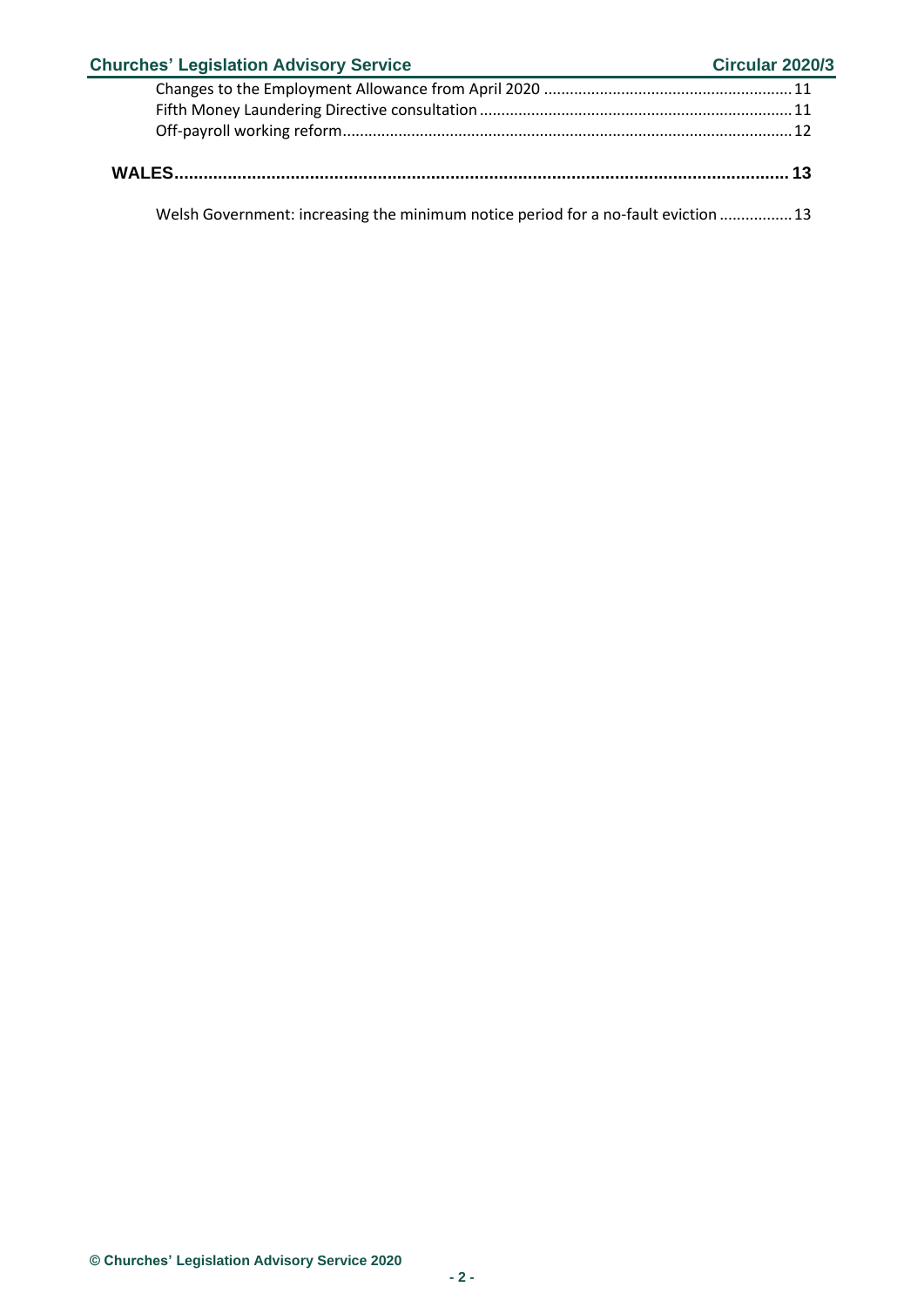### <span id="page-2-0"></span>**NEW CLAS WEBSITE**



**CLAS has moved to a new website!** Members must register on the new website [here](https://www.churcheslegislation.org.uk/) (even if you were registered on the old website) to access future Circular articles, as the old website will not be updated.

When on the new website's homepage (see image below), members should register via the "sign up" button in the top right. One thing to note on the registration process is that the **"contact name" field will also be used as the username for the account.**

After completing the registration process and applying for membership , CLAS' Secretariat will activate applications as soon as possible.

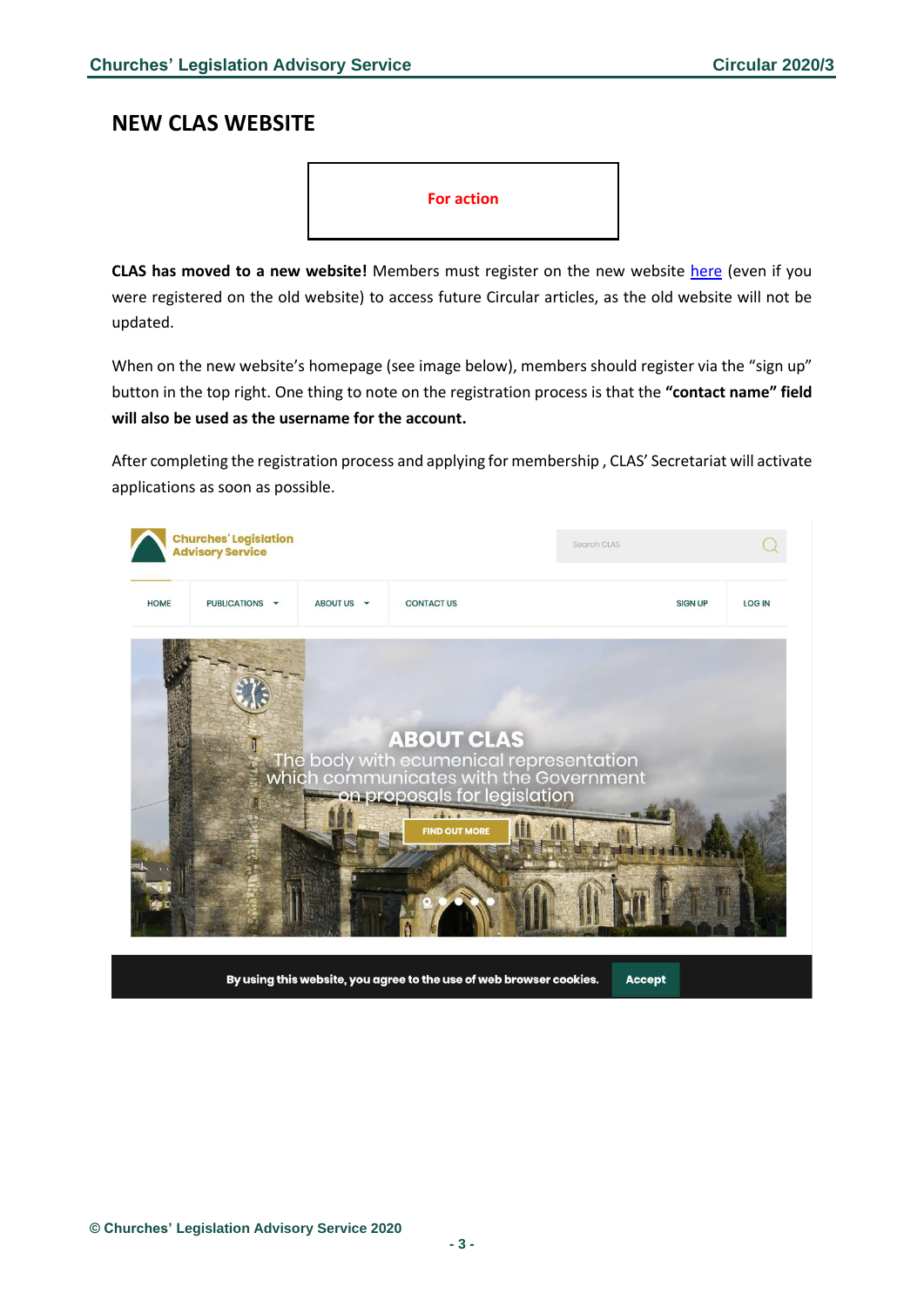# <span id="page-3-0"></span>**CHARITIES AND CHARITY LAW**

<span id="page-3-1"></span>**New safeguarding digital portal for charities** 

**For information** 

DCMS has [launched](https://www.gov.uk/government/news/new-digital-portal-to-strengthen-safeguarding-guidance-for-charities) a new online portal, aimed at strengthening its support to charities handling safeguarding concerns or allegations. The [portal](https://www.safeguarding.culture.gov.uk/) offers a step by step guide to help charities correctly manage their concerns, identify the right people to contact if needed and access helpful resources and advice.

[Source: DCMS, 22 January]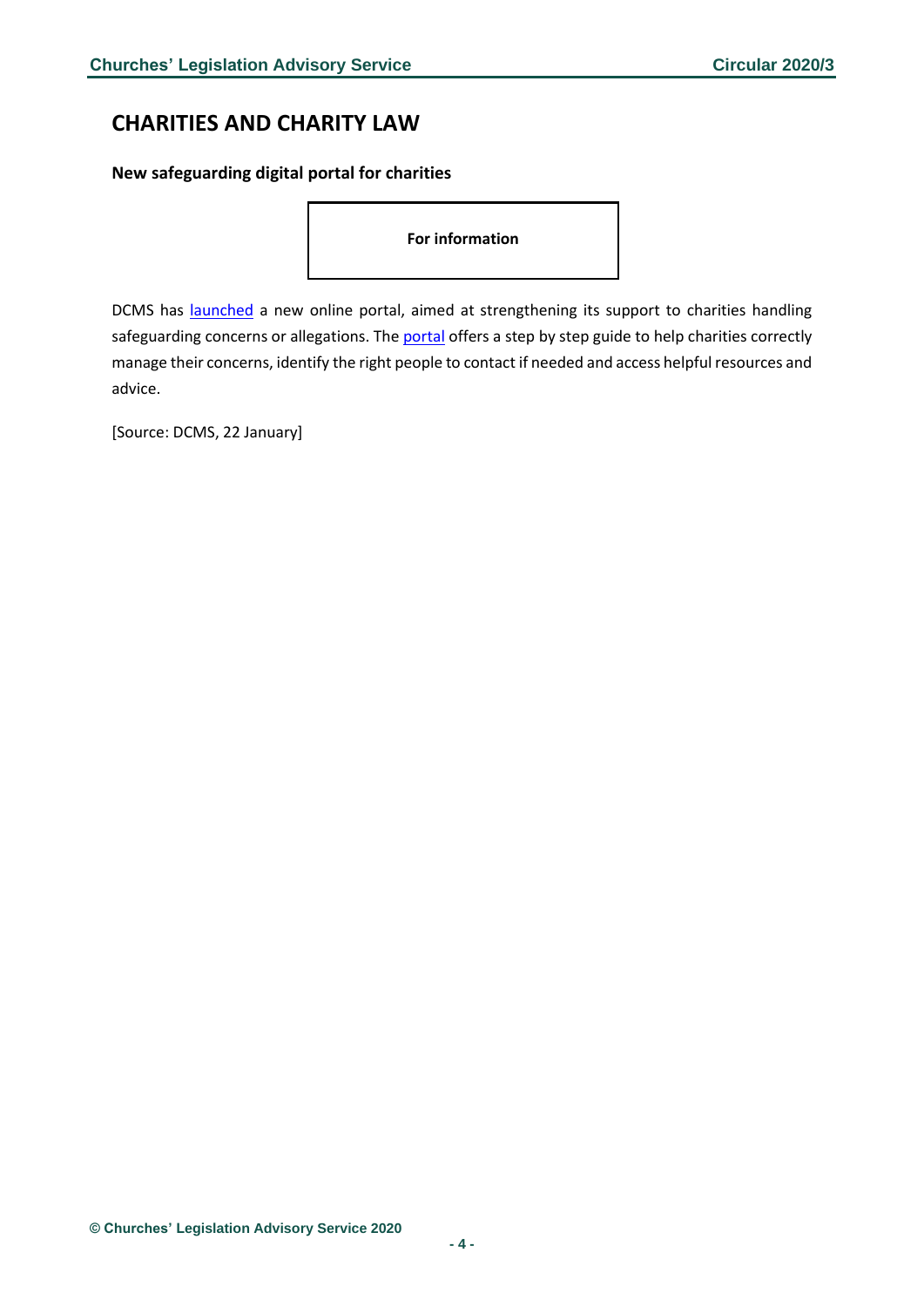### <span id="page-4-0"></span>**EMPLOYMENT**

### <span id="page-4-1"></span>**Parental Bereavement Leave Regulations 2020**

**For information** 

The [Parental Bereavement Leave Regulations 2020](https://www.legislation.gov.uk/ukdsi/2020/9780111192245/contents) have been published in draft. They are expected to apply – on or after **6 April 2020** – to the situation in which a child under the age of 18 dies or a child is stillborn after the 24th week of pregnancy.

The Regulations take a generous approach to the definition of 'parent'. Biological and adoptive are covered, but the provisions also extend to intended parents in a surrogacy arrangement, to a biological parent's partner and to "parents in fact", such as foster-parents.

Employees are entitled either to one or two weeks' leave, which must be taken within 56 weeks of a child's death. An employee does not have to take two weeks' leave consecutively.

Minimal notice requirements apply to leave taken in the eight-week period immediately after a child's death. The employee has to inform the employer that he or she is taking parental bereavement leave, and for how long, before s/he is due to start work on the day that s/he want the leave to start. An employee who wants to take leave outside that eight-week period must give the employer one week's notice.

During leave, an employee is entitled to all their existing terms and conditions of employment except in relation to remuneration. Generally, an employee will be entitled to return to the same job after any period of bereavement leave and the usual rights not to be subjected to a detriment or to be dismissed for taking family related leave apply.

The draft Explanatory Memorandum i[s here.](https://www.legislation.gov.uk/ukdsi/2020/9780111192245/memorandum/contents)

[Source: CLAS, 3 February]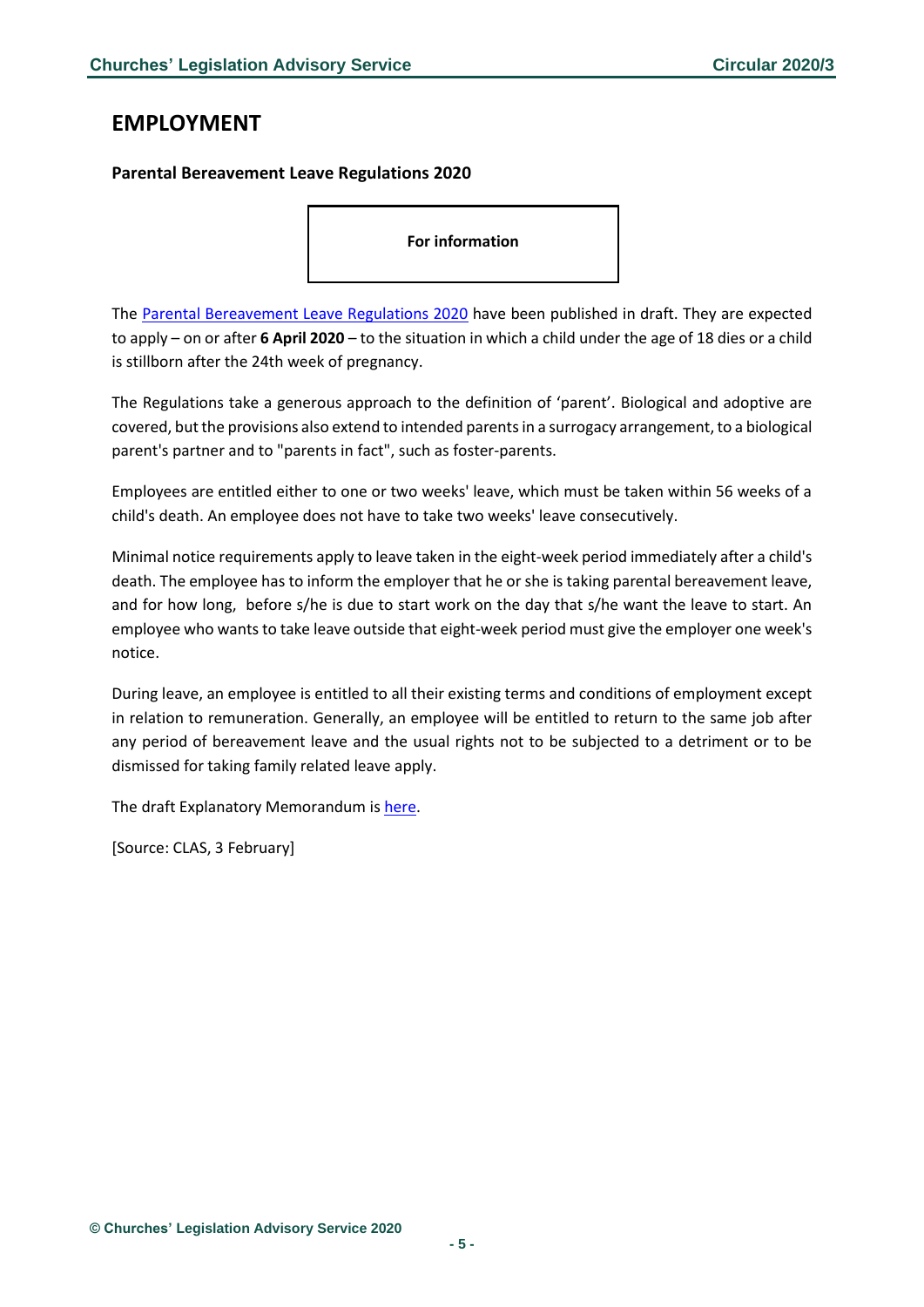## <span id="page-5-0"></span>**FAITH & SOCIETY**

<span id="page-5-1"></span>**Divorce, Dissolution and Separation Bill [HL]**

**For information** 

The [Divorce, Dissolution and Separation Bill \[HL\]](https://services.parliament.uk/bills/2019-20/divorcedissolutionandseparation.html) had it[s Second Reading debate](https://hansard.parliament.uk/lords/2020-02-05/debates/81678CD1-63E7-4F5A-A70F-44E3B4A4EBEC/DivorceDissolutionAndSeparationBill(HL)) in the House of Lords on 5 February.

The Advocate-General for Scotland, Lord Keen of Elie, opened the debate by stating that the Bill's purpose is to seek to 'reduce the conflict that can arise from the current requirements for obtaining a divorce'. He said that It does not 'seek to change other aspects of divorce law where the evidence in support of reform has yet to be gathered and for which a consensus on the nature of the reform needed has yet to emerge. Those are quite separate issues on which we are open to be led by evidence'. The Bill 'keeps the two-stage process that will be familiar to your Lordships as the decree nisi and decree absolute. In a modernisation of language to help couples, these will be called "conditional orders" and "final orders", in line with civil partnership law. However, we are introducing for the first time the option for an application for divorce to be made jointly by both parties where the decision to divorce is a mutual one. The need to confirm to the court that it may make the conditional order as well as to apply to the court for the final order means that a divorce or dissolution is never automatic but remains intentional at each stage and within the control of the party, or the parties where an application is made jointly'.

The Bill received a mixed response, with several speakers expressing concerns about some of its provisions. Some of the principal reservations were the fear that it would tend to downgrade the status of marriage, the provisions relating to the spousal veto in relation to couples where one partner had changed sex, the continued absence of legal aid for divorce cases. The Bill was read the second time and committed for detailed scrutiny to a Committee of the whole House – which is scheduled to take place on 3 March.

[Source: Parliament, 5 February]

### <span id="page-5-2"></span>**IICSA - Child Protection in Religious Organisations Investigation**

**For information** 

Farrer & Co has [published](https://sites-farrer.vuture.net/97/1524/uploads/iicsa---child-protection-in-religious-organisations-investigation-22.01.2020.pdf) a note summarising the key issues from the recent preliminary hearing (14 January 2020) held in relation to IICSA's investigation into 'Child protection in religious organisations and settings'.

[Source: Farrer & Co, 22 January]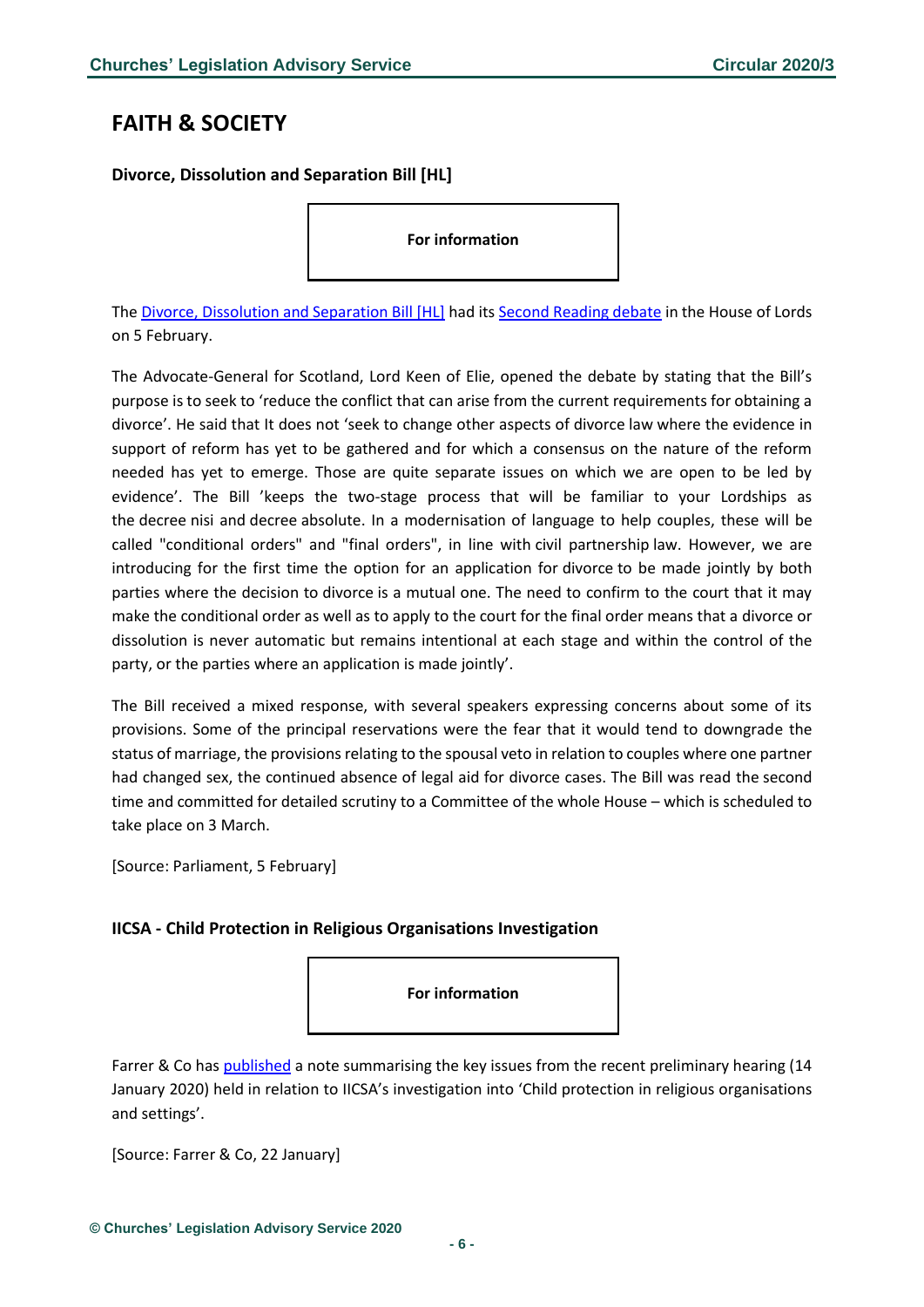<span id="page-6-0"></span>**Marriage and Civil Partnership (Minimum Age) Bill**

**For information** 

On 27 January, Baroness Hussein-Ece introduced the [Marriage and Civil Partnership \(Minimum Age\)](https://publications.parliament.uk/pa/bills/lbill/58-01/061/5801061.pdf)  [Bill](https://publications.parliament.uk/pa/bills/lbill/58-01/061/5801061.pdf), 'A Bill to revoke parental or judicial consent which permits the marriage or civil partnership of a child and to criminalise child marriage or civil partnership under the age of 18; and for connected purposes.'

The Bill was read the first time and ordered to be printed.

This Bill only applies to England and Wales. One would imagine that its chances of becoming law are virtually zero, not least because wedding law is a devolved matter – and in Scotland one can marry at the age of 16 without parental consent.

[Source: House of Lords, 27 January]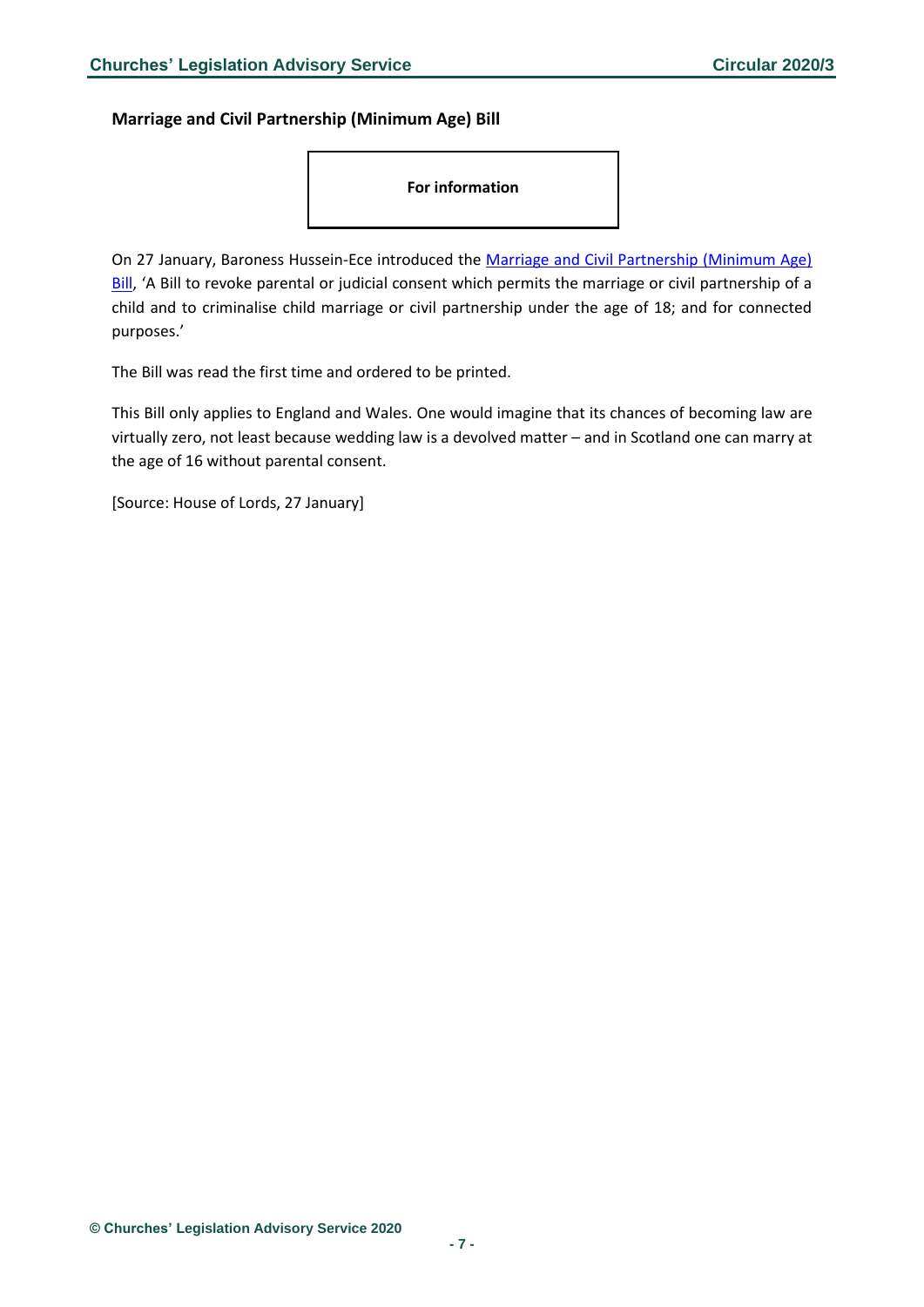### <span id="page-7-0"></span>**IMMIGRATION & NATIONALITY**

<span id="page-7-1"></span>**Migration Advisory Committee report**

**For information** 

The Migration Advisory Committee has published its latest report, *[A Points-Based System and Salary](https://assets.publishing.service.gov.uk/government/uploads/system/uploads/attachment_data/file/860669/PBS_and_Salary_Thresholds_Report_MAC.pdf)  [Thresholds for Immigration.](https://assets.publishing.service.gov.uk/government/uploads/system/uploads/attachment_data/file/860669/PBS_and_Salary_Thresholds_Report_MAC.pdf)* On salary thresholds for immigrants, it recommends the following:

'On salary thresholds we recommend retaining the current structure where the relevant threshold is the higher of a general and an occupation specific salary threshold with the exception of some public sector occupations mentioned earlier. We recommend that the occupation specific threshold should be set at the 25th percentile of the fulltime annual earnings distribution as now. **We recommend that the general threshold should be set at the 25th percentile of annual earnings for full-time eligible occupations (at [RQF level 3](https://www.iqualifyuk.com/What-do-the-RQF-levels-mean) and above). This is similar to the principle currently used, but the expansion of the route to include medium-skilled jobs reduces the current general threshold by around £4,400, to around £25,600**. Both the occupation specific and general threshold should be updated annually using data, rather than just a percentage increase on the previous year.'

[Source: Migration Advisory Committee, 28 January]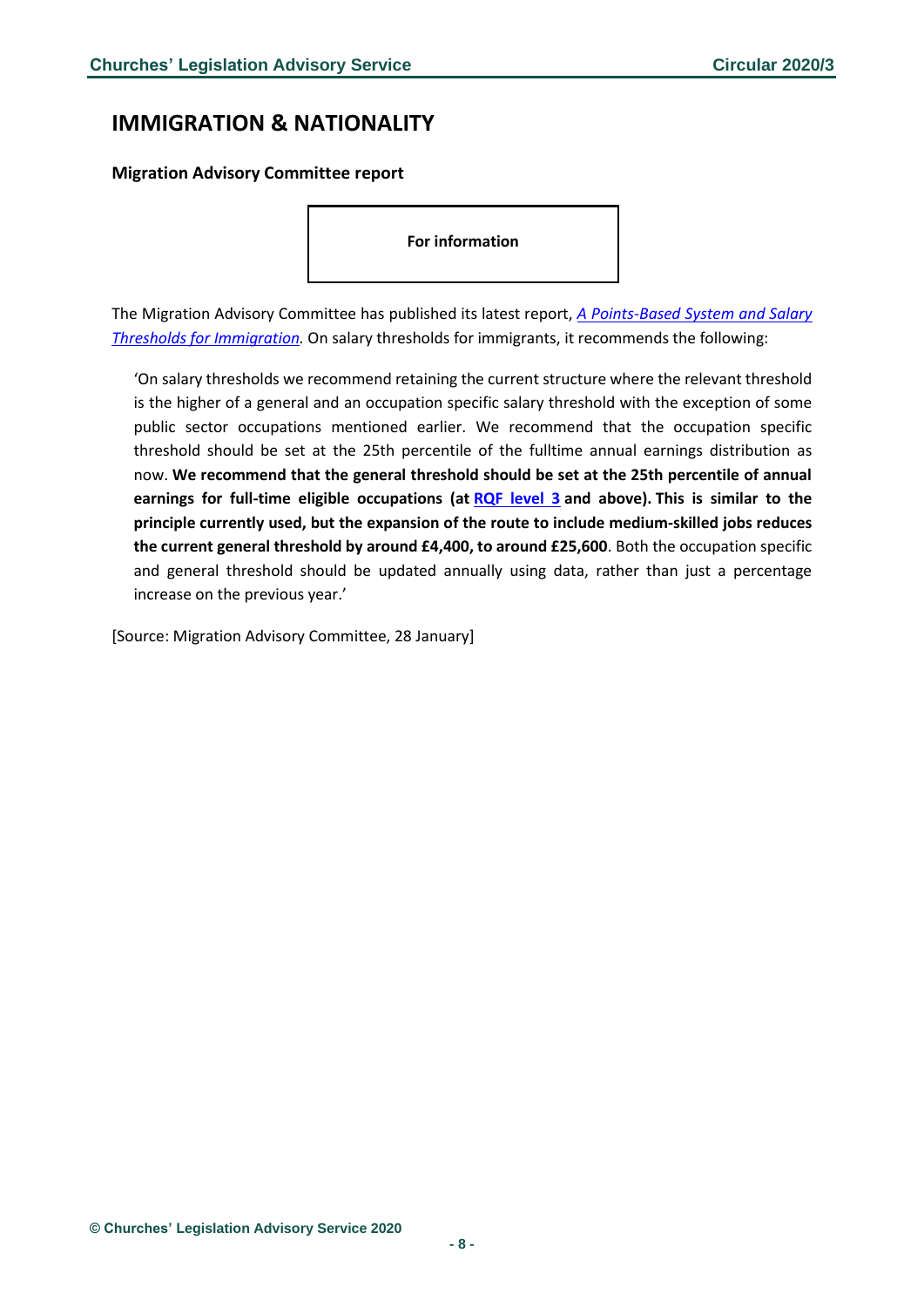# <span id="page-8-0"></span>**NORTHERN IRELAND**

### <span id="page-8-1"></span>**Same sex religious marriage and conversion entitlements: consultation**

**For information and possibly for action**

The Northern Ireland Office (*not*, it should be noted, the Northern Ireland Executive) is consulting on on the UK government's proposals on two separate but linked issues

- [implementing](https://assets.publishing.service.gov.uk/government/uploads/system/uploads/attachment_data/file/858956/Same-sex_religious_marriage_consultation_document__1___1_.pdf) same-sex religious marriage in Northern Ireland (alongside the appropriate protections); and
- marriage and civil partnership conversion [entitlements](https://assets.publishing.service.gov.uk/government/uploads/system/uploads/attachment_data/file/858960/Marriage_and_Civil_Partnership_-_Conversion_entitlements_consultation_document__1___1_.pdf)**:** allowing opposite-sex couples to convert their civil partnerships into marriage, and *vice versa*.

The consultation closes at 11.45 pm on **23 February**.

Given the sensitivity of the subject-matter, these are not consultations to which CLAS could corporately respond.

[Source: Northern Ireland Office, 20 January]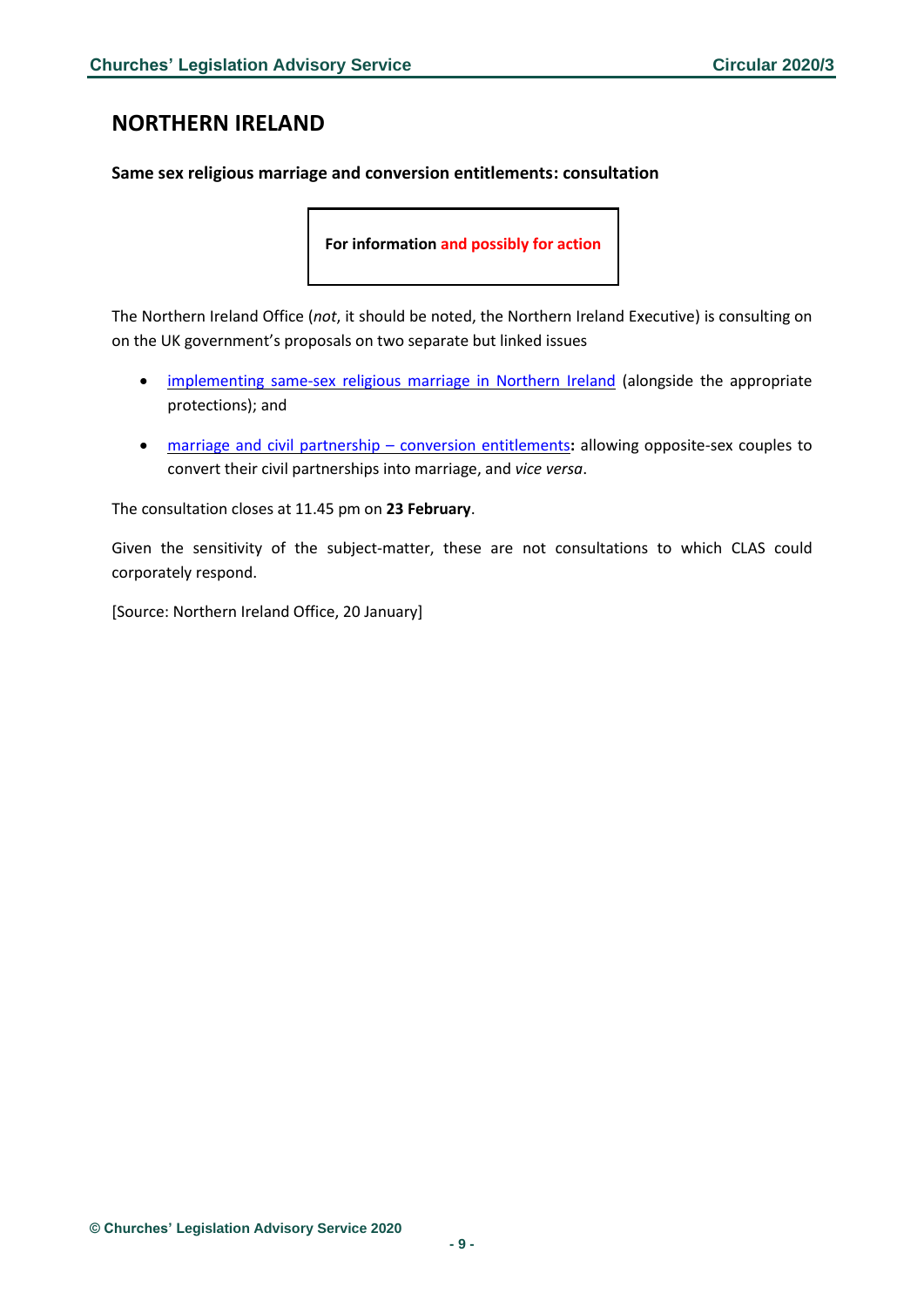### <span id="page-9-0"></span>**PROPERTY & PLANNING**

#### <span id="page-9-1"></span>**Building safety update**

**For information** 

MHCLG has published a number of announcements on the topic of building safety, as follows:

- [a consultation](https://www.gov.uk/government/consultations/review-of-the-ban-on-the-use-of-combustible-materials-in-and-on-the-external-walls-of-buildings?utm_source=7340ae1e-e37a-4dba-bbf5-97bb42495690&utm_medium=email&utm_campaign=govuk-notifications&utm_content=daily) **closing 13 April** on the use of combustible materials in and on external walls of buildings;
- [a call for evidence](https://www.gov.uk/government/consultations/fire-safety-risk-prioritisation-in-existing-buildings-a-call-for-evidence?utm_source=01ffc92e-0e2a-4c17-8a7c-8c41327591a4&utm_medium=email&utm_campaign=govuk-notifications&utm_content=daily) **closing 17 February** on how to assess and prioritise fire safety risks and how better to understand the complexity of building risk;
- [guidance](https://www.gov.uk/government/consultations/fire-safety-risk-prioritisation-in-existing-buildings-a-call-for-evidence?utm_source=01ffc92e-0e2a-4c17-8a7c-8c41327591a4&utm_medium=email&utm_campaign=govuk-notifications&utm_content=daily) on the measures building owners should take to ensure their buildings are safe; and
- a[n announcement](https://www.gov.uk/government/news/new-measures-to-improve-building-safety-standards?utm_source=3198b094-35f9-408b-a060-9df5c3700dca&utm_medium=email&utm_campaign=govuk-notifications&utm_content=daily) on plans to create a new regulator to give "effective oversight" over the design, construction and occupation of "high-risk" buildings: the new regulator will be established as part of the Health and Safety Executive.

[Source: MHCLG, 20 January]

#### <span id="page-9-2"></span>**Taylor Review pilot**



On 13 January, DCMS published the [interim](https://www.gov.uk/government/publications/evaluation-of-the-taylor-review-pilot-emerging-monitoring-and-evaluation-evidence-september-2018-to-march-2019%5d) report of the Taylor Review Pilot on building a sustainable future for the UK's historic places of worship. The report covers evidence from the first seven months of the scheme (September 2018 to March 2019) and identifies some valuable lessons learned during this time.

The Pilot is due to end in March. The final report is expected to be published in summer 2020.

[Source: DCMS, 13 January]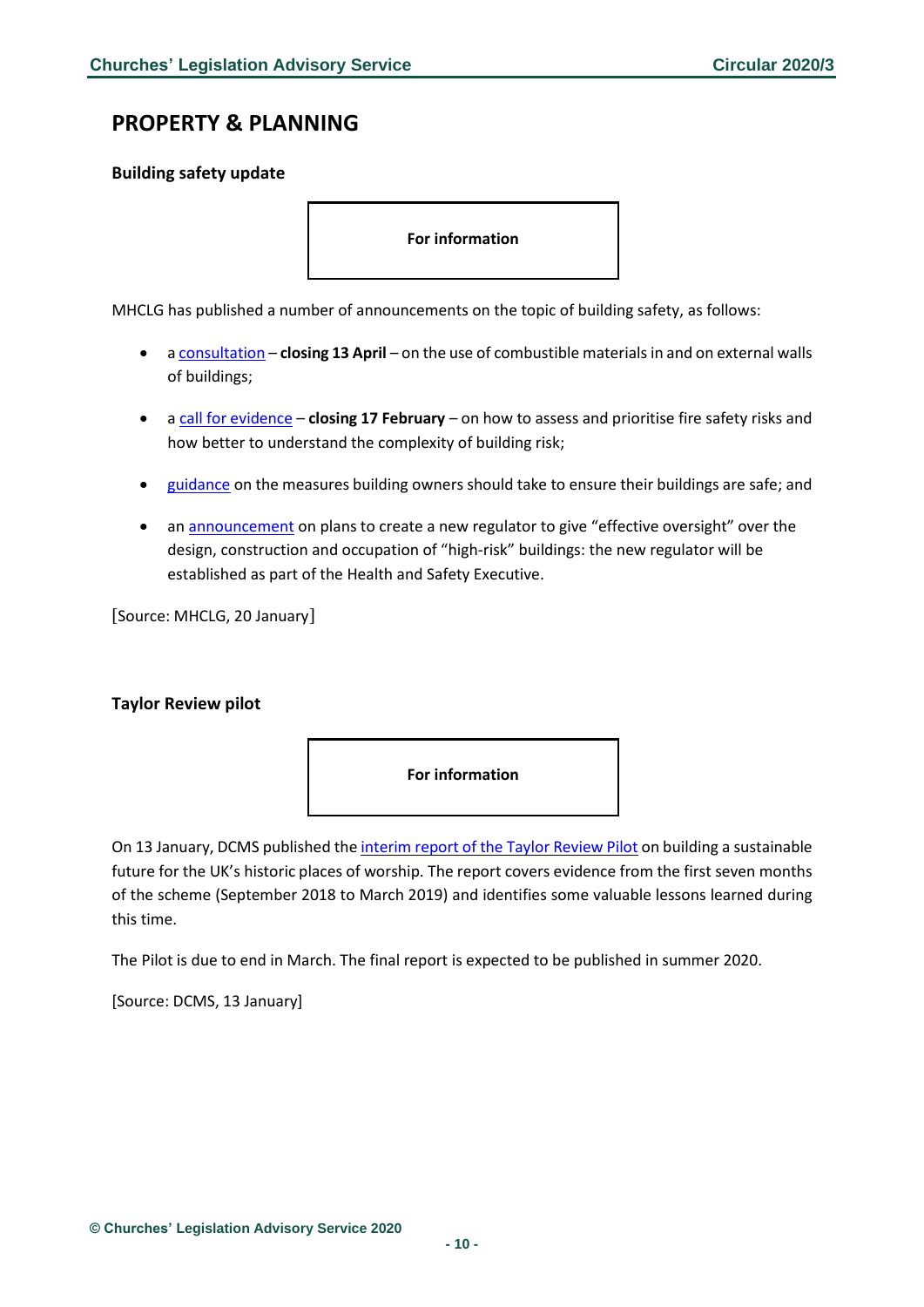## <span id="page-10-0"></span>**TAXATION**

<span id="page-10-1"></span>**Changes to the Employment Allowance from April 2020**

**For information and possibly for action** 

The Employment Allowance is a helpful relief that currently entitles most charities to a reduction in their secondary Class 1 NICs liabilities of up to £3,000 per year. A policy paper [published](https://www.charitytaxgroup.org.uk/news-post/2020/changes-employment-allowance-april-2020/) by HMRC confirms that the (Draft) Employment Allowance (Excluded Persons) Regulations 2020 will restrict access to the Employment Allowance for a tax year to employers with secondary Class 1 NIC liabilities below £100,000 in the previous tax year. As a result of this restriction, from 6 April 2020, the Employment Allowance will be operated as *de minimis* State Aid, which means that employers must have space to accommodate the full Employment Allowance within their relevant *de minimis* limit.

In summary, **CLAS members with secondary Class 1 NIC liabilities above £100,000 will no longer benefit from this relief**. For those churches still able to benefit from the relief, they will in future need to consider their overall State Aid limit, particularly if they are in receipt of other reliefs subject to State Aid.

[Source: HMRC, 24 January]

### <span id="page-10-2"></span>**Fifth Money Laundering Directive consultation**



The Fifth Money Laundering Directive (5MLD) expands the scope of the Trust Registration Service (TRS) register by requiring trustees or agents of all UK and some non-EU resident express trusts to register those trusts with the TRS, whether or not the trust has incurred a UK tax consequence. The original consultation indicated that although charitable trusts were low risk, they were likely to fall within the definition of an express trust and therefore would have to register.

Responding to a consultation document on the implementation of 5MLD, CLAS noted that its effect would be to require a considerable number of small congregational and charitable property trusts, (hitherto unregistered because they are excepted charities), to register for the first time with HMRC's Trust Registration Service (TRS) rather than with any of the three charity regulators. CLAS expressed concern that registration with the TRS might be unduly onerous: many such excepted congregations have only the most minimal trust deeds and we noted that few of them have a properly-drafted and considered Governing Document. CLAS expressed support for the overall aims of the consultation –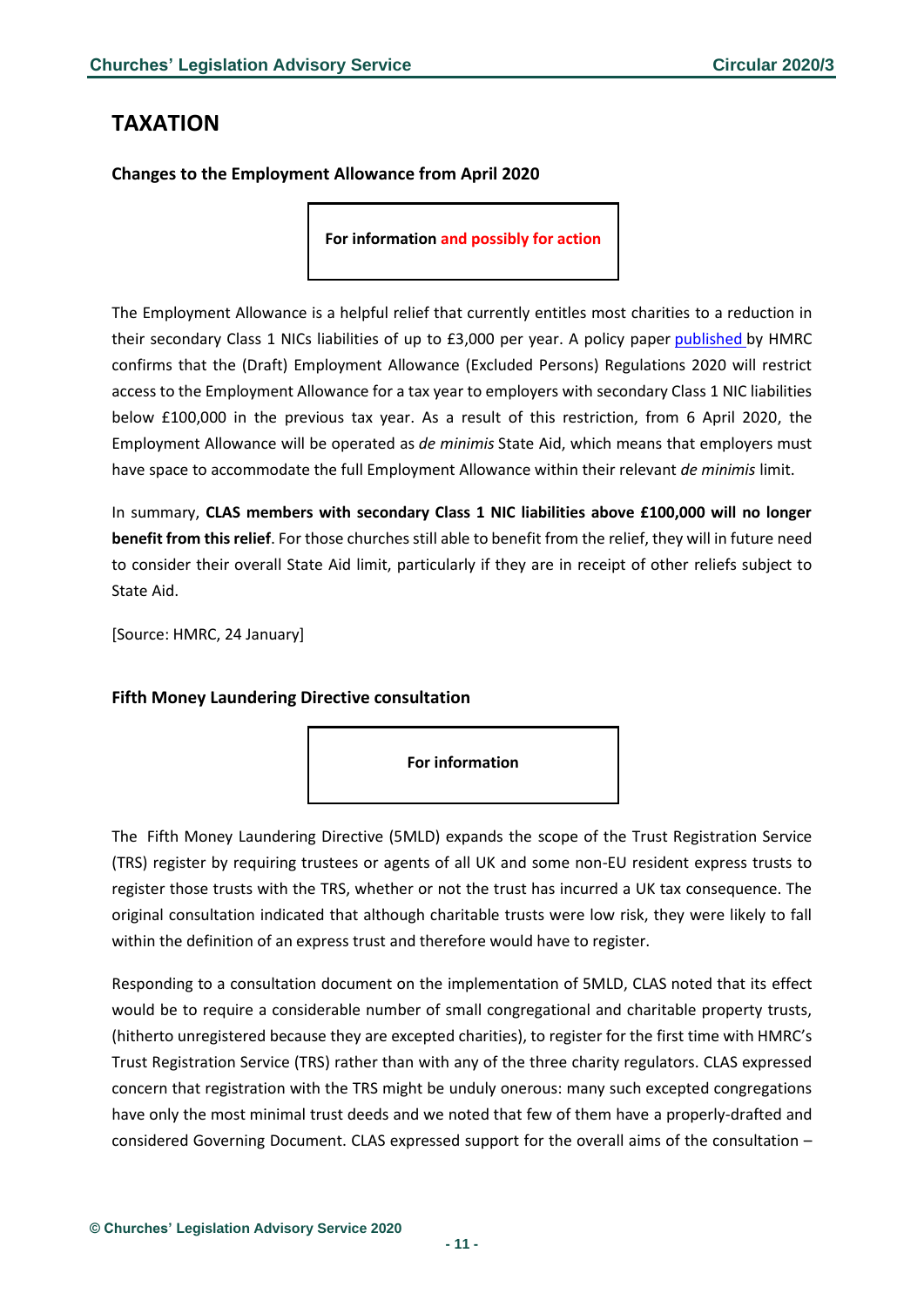to tackle money laundering and terrorist financing – but called for proportionality, arguin that small denominational property trusts were very low-risk in this respect.

Following the consultation, the Government has now proposed that "**charitable trusts are not in scope to register because the risk of these kinds of trusts being used for money laundering or terrorist financing activity is low"**. This is a very welcome development for churches.

[Source: HMRC, 24 January]

#### <span id="page-11-0"></span>**Off-payroll working reform**



The Government has launched a [review](https://www.gov.uk/government/news/off-payroll-review-launched) into the changes to the IR35/off-payroll working rules from April 2020. The review will determine if the Government can do anything further to ensure a smooth and successful implementation of the reforms.

To recap, changes to [off-payroll working](https://www.gov.uk/guidance/understanding-off-payroll-working-ir35) mean that medium or large-sized private organisations, including some charities, will now be responsible for ensuring that their workers pay the right amount of tax and National Insurance Contributions (NICs). The change does not introduce a new tax, rather it is designed to improve compliance with existing payroll tax rules. The central premise is to ensure that similar amounts of tax are paid for individuals who are contracted through (for example) a personal services company, as when they are employed more traditionally. The organisation, agency or other third party paying an individual's intermediary will now be responsible for deducting and paying any tax and NICs. The Charity Tax Group has produced a helpful [summary.](http://www.charitytaxgroup.org.uk/news-post/2020/charity-ready-changes-ir35-off-payroll-working-rules/)

#### **The rule changes will only apply if an organisation has**:

- **a turnover of more than £10.2m;**
- **a balance sheet total of £5.1m and/or;**
- **more than 50 employees.**

If your organisation meets the above criteria, CLAS advises that you seek professional advice in order to comply with the requirements by 6 April. That being said, **most individual churches will not be affected by the changes, but it is crucial that members check.**

[Source: HMRC, 7 January and Charity Tax Group, 30 January]